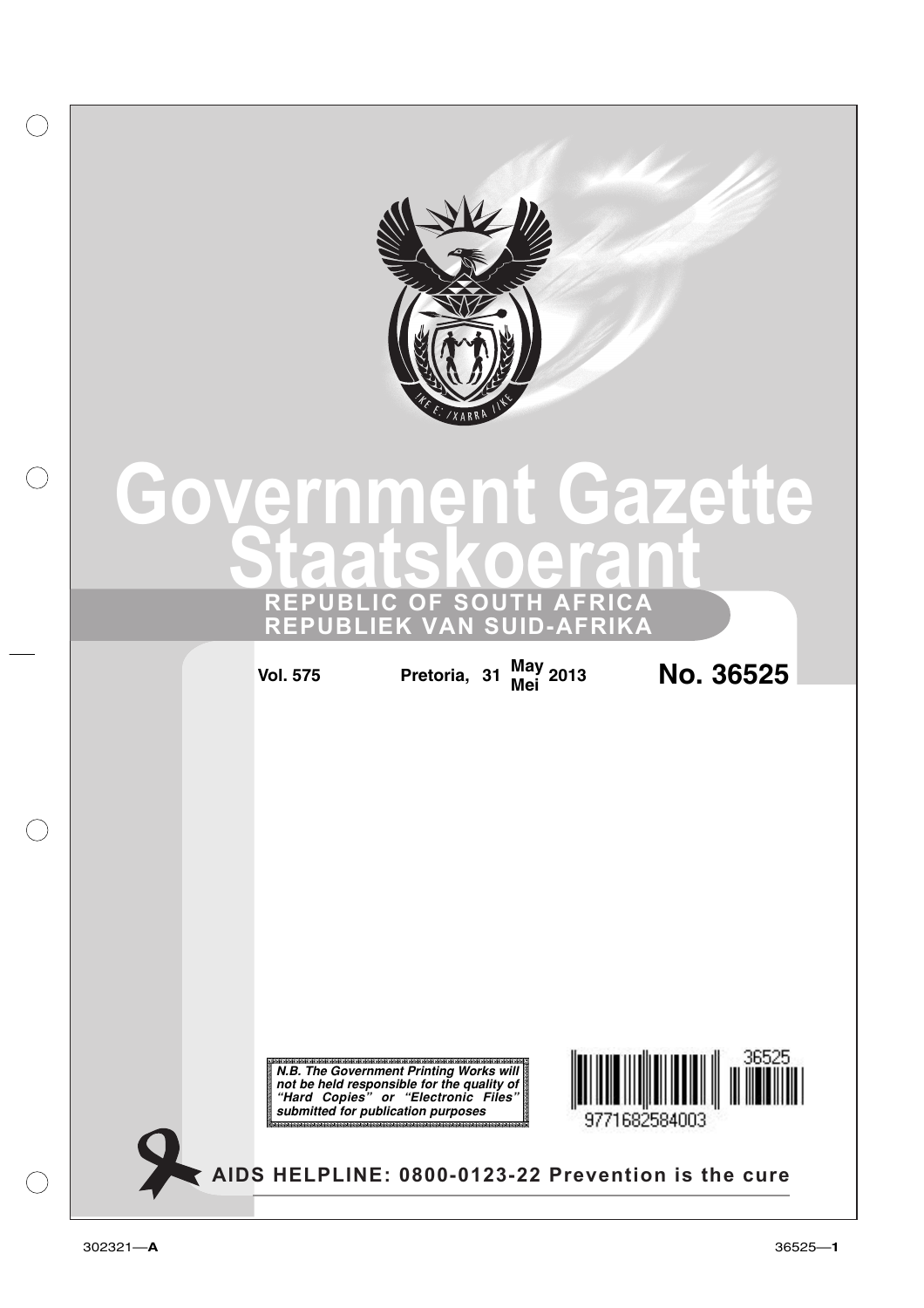#### **IMPORTANT NOTICE**

**The Government Printing Works will not be held responsible for faxed documents not received due to errors on the fax machine or faxes received which are unclear or incomplete. Please be advised that an "OK" slip, received from a fax machine, will not be accepted as proof that documents were received by the GPW for printing. If documents are faxed to the GPW it will be the sender's responsibility to phone and confirm that the documents were received in good order.**

**Furthermore the Government Printing Works will also not be held responsible for cancellations and amendments which have not been done on original documents received from clients.**

| <b>CONTENTS • INHOUD</b> |  |  |  |  |  |
|--------------------------|--|--|--|--|--|
|--------------------------|--|--|--|--|--|

| No. |                                                                                                                      | Page<br>No. | Gazette<br>No. |
|-----|----------------------------------------------------------------------------------------------------------------------|-------------|----------------|
|     | <b>BOARD NOTICES</b>                                                                                                 |             |                |
|     | 113 Project and Construction Management Act (48/2000): Registration Rules for Construction Health and Safety Officer |             | 36525          |
|     |                                                                                                                      |             | 36525          |
|     |                                                                                                                      |             | 36525          |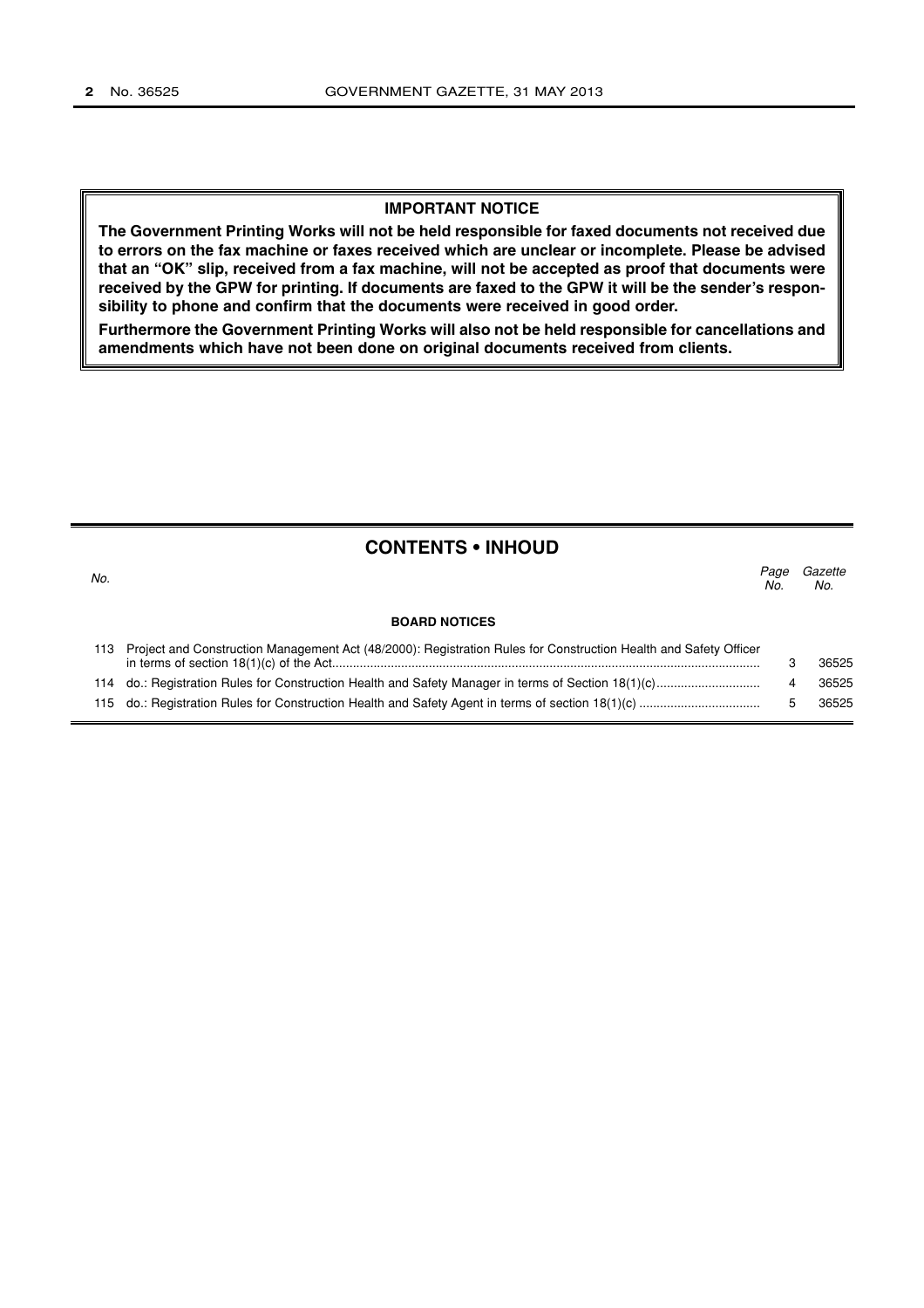# BOARD NOTICES

### **BOARD NOTICE 113 OF 2013**



The South African Council for the Project and Construction Management Professions

The South African Council for the Project and Construction

Management Professions (SACPCMP)

### Registration Rules for Construction Health and Safety Officer in

## Terms of Section 18(1) (c) of the Act,

(Act No.48 of 2000)

Notice is given to effect the commencement of the Construction Health and Safety Officer Registration.

The South African Council for the Project and Construction Management Professions is empowered by Section 18(1) (c) of the Project and Construction Management Act (Act No. 48 of 2000), to prescribe any specified category which is the basis by which it is now prescribing the registration of the Construction Health and Safety Officer.

The Scope of Services and registration documents for Construction Health and Safety Officer can be downloaded from www.sacpcmp.org.za.

| <b>Postal Address</b> | <b>Physical Address</b>              |
|-----------------------|--------------------------------------|
| The Registrar         | International Business Gateway       |
| <b>SACPCMP</b>        | 1 <sup>st</sup> Floor, Gateway Creek |
| PO Box 6286           | Corner New and 6th Roads             |
| <b>Halfway House</b>  | Midrand                              |
| 1685                  | 1685                                 |

TEL (011) 318 3402/3/4 FAX (011) 318 3405 EMAIL chs@sacpcmp.org.za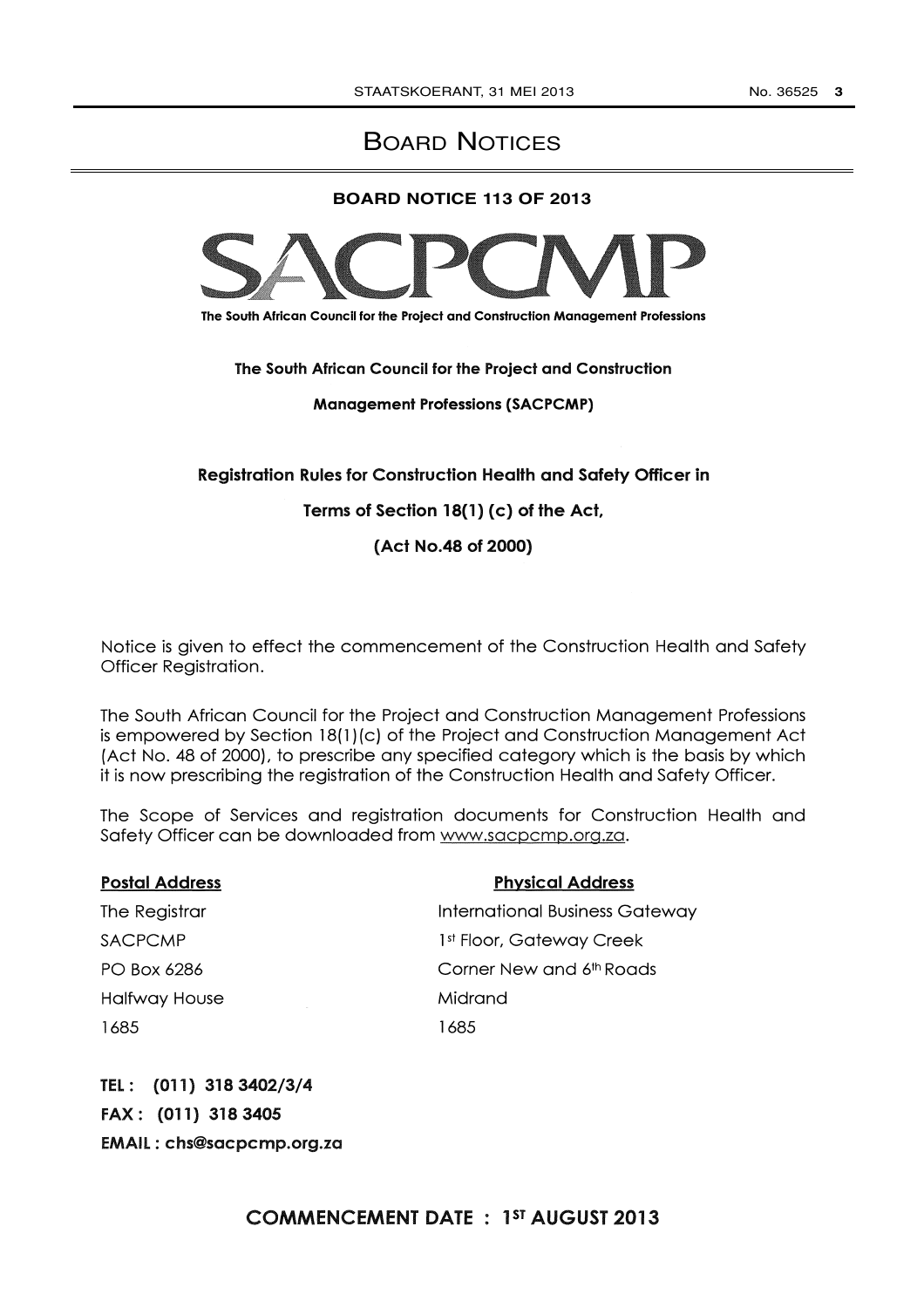**BOARD NOTICE 114 OF 2013**



The South African Council for the Project and Construction Management Professions

The South African Council for the Project and Construction

#### Management Professions (SACPCMP)

### Registration Rules for Construction Health and Safety Manager in

Terms of Section 18(1) (c) of the Act,

(Act No.48 of 2000)

Notice is given to effect the commencement of the Construction Health and Safety Manager Registration.

The South African Council for the Project and Construction Management Professions is empowered by Section 18(1) (c) of the Project and Construction Management Act (Act No. 48 of 2000), to prescribe any specified category which is the basis by which it is now prescribing the registration of the Construction Health and Safety Manager.

The Scope of Services and registration documents for Construction Health and Safety Manager can be downloaded from www.sacpcmp.org.za.

| <b>Postal Address</b> | <b>Physical Address</b>               |
|-----------------------|---------------------------------------|
| The Registrar         | <b>International Business Gateway</b> |
| <b>SACPCMP</b>        | 1 <sup>st</sup> Floor, Gateway Creek  |
| PO Box 6286           | Corner New and 6th Roads              |
| Halfway House         | Midrand                               |
| 1685                  | 1685                                  |

TEL : (011) 318 3402/3/4 FAX : (011) 318 3405 EMAIL : chs@sacpcmp.org.za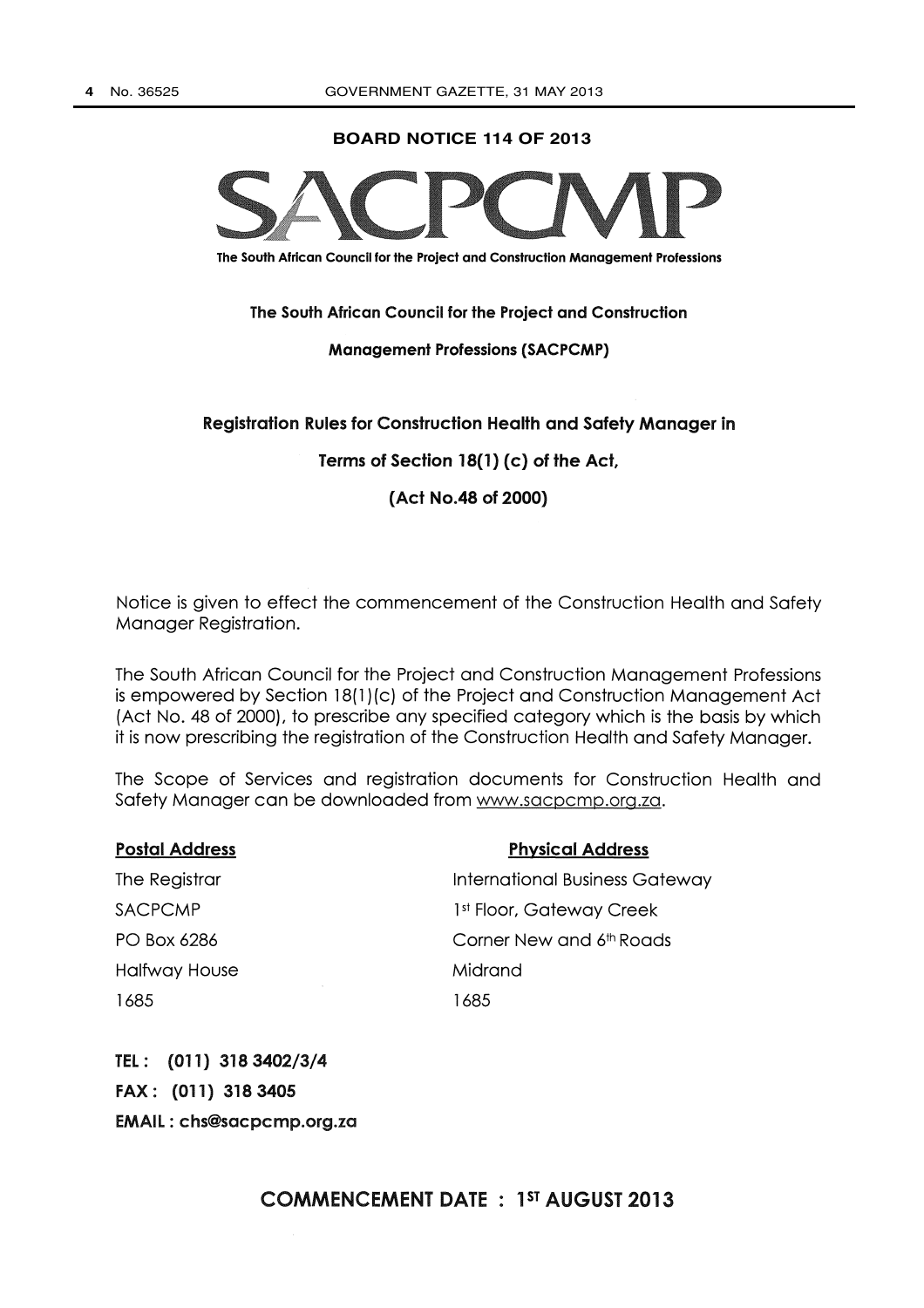#### **BOARD NOTICE 115 OF 2013**



The South African Council for the Project and Construction Management Professions

The South African Council for the Project and Construction

### Management Professions (SACPCMP)

# Registration Rules for Construction Health and Safety Agent in

Terms of Section 18(1) (c) of the Act,

(Act No. 48 of 2000)

Notice is given to effect the commencement of the Construction Health and Safety Agent Registration.

The South African Council for the Project and Construction Management Professions is empowered by Section 18(1) (c) of the Project and Construction Management Act (Act No. 48 of 2000), to prescribe any specified category which is the basis by which it is now prescribing the registration of the Construction Health and Safety Agent.

The Scope of Services and registration documents for Construction Health and Safety Agent can be downloaded from www.sacpcmp.org.za.

| <b>Postal Address</b> | <b>Physical Address</b>               |
|-----------------------|---------------------------------------|
| The Registrar         | <b>International Business Gateway</b> |
| <b>SACPCMP</b>        | 1st Floor, Gateway Creek              |
| PO Box 6286           | Corner New and 6th Roads              |
| <b>Halfway House</b>  | Midrand                               |
| 1685                  | 1685                                  |
|                       |                                       |

TEL : (011) 318 3402/3/4 FAX : (011) 318 3405 EMAIL : chs@sacpcmp.org.za